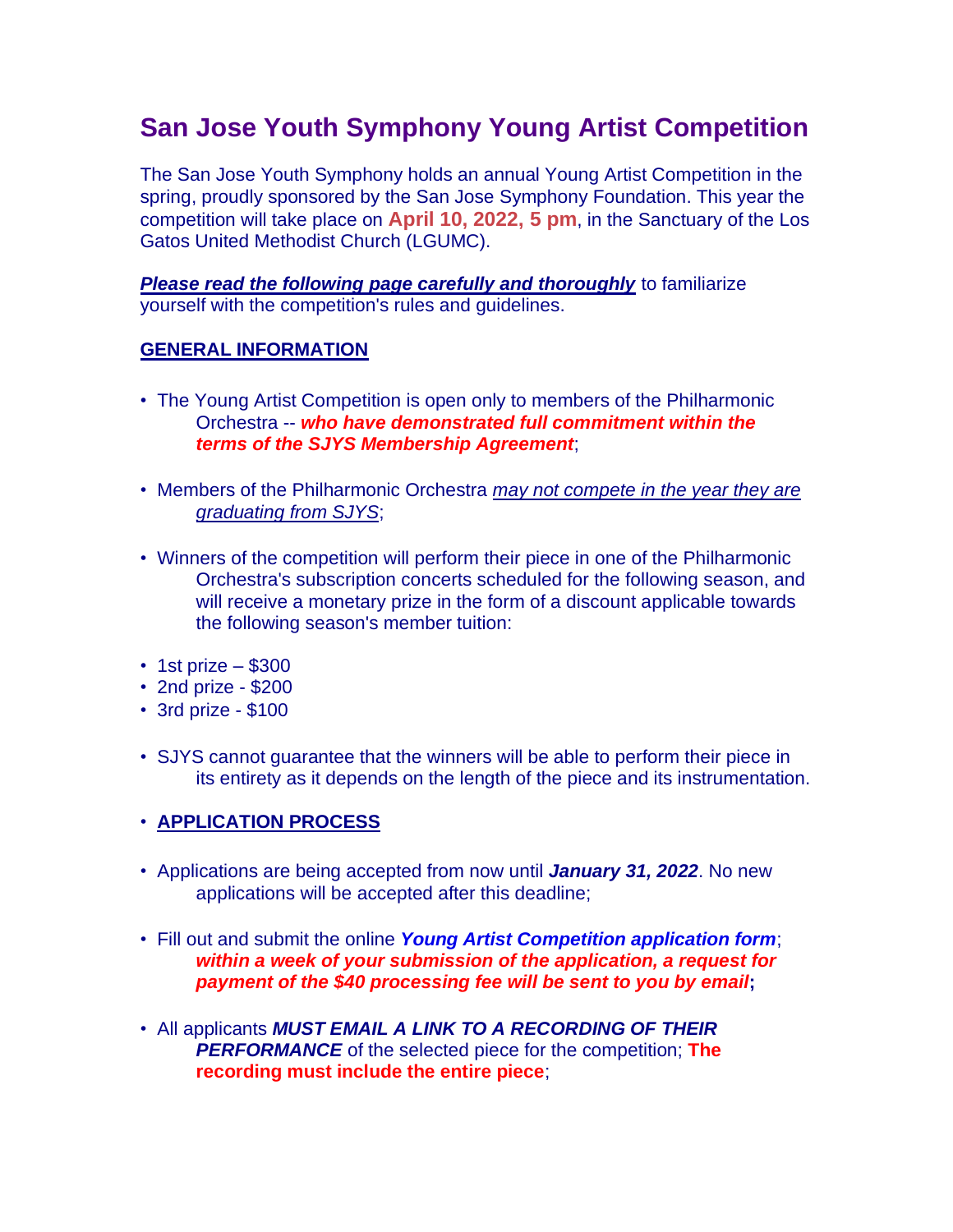- The applicant's recording *must have occurred no earlier than three months before the filing of the application form*;
- All applications will be prescreened. A maximum of 16 applicants will be chosen for the competition, and will be announced within two weeks from the application filing deadline*;*
- SJYS will schedule a performance time and will notify the applicant of the assigned time no later than two weeks prior to the competition date;
- All applicants must be on call to perform at any time during the afternoon of the competition, in case of potential last-minute schedule changes.

# **COMPETITION RULES**

- Contestants may play any orchestral instrument;
- Double or triple concertos are accepted;
- Vocalists or winners of the last competition *may not apply*;
- Contestants are not permitted to enter the competition with a concerto that was performed by the Philharmonic Orchestra during the previous season;
- SJYS strongly recommends that contestants choose pieces that are from the standard concerto repertoire -- included in the sample list on the website (at *http://sjys.org/young-artist-competition/*) -- preferably scored for full orchestra (including brass and percussion);
- If the applicant wishes to perform a concerto which is not included in the sample list, *he/she must submit a request for approval from SJYS by October 31, 2021*;
- SJYS will notify the applicant by the end of November whether the concerto selected is acceptable;
- *All contestants must prepare their concerto in its entirety. No exceptions will be made. Contestants must play their piece from memory*;
- All contestants must provide their own accompanist for the competition, *AND MUST NOTIFY SJYS OF THEIR ACCOMPANIST BY FEBRUARY 15, 2022*;
- All contestants *MUST SUBMIT TWO COPIES OF HIS/HER MUSIC WITH THE*